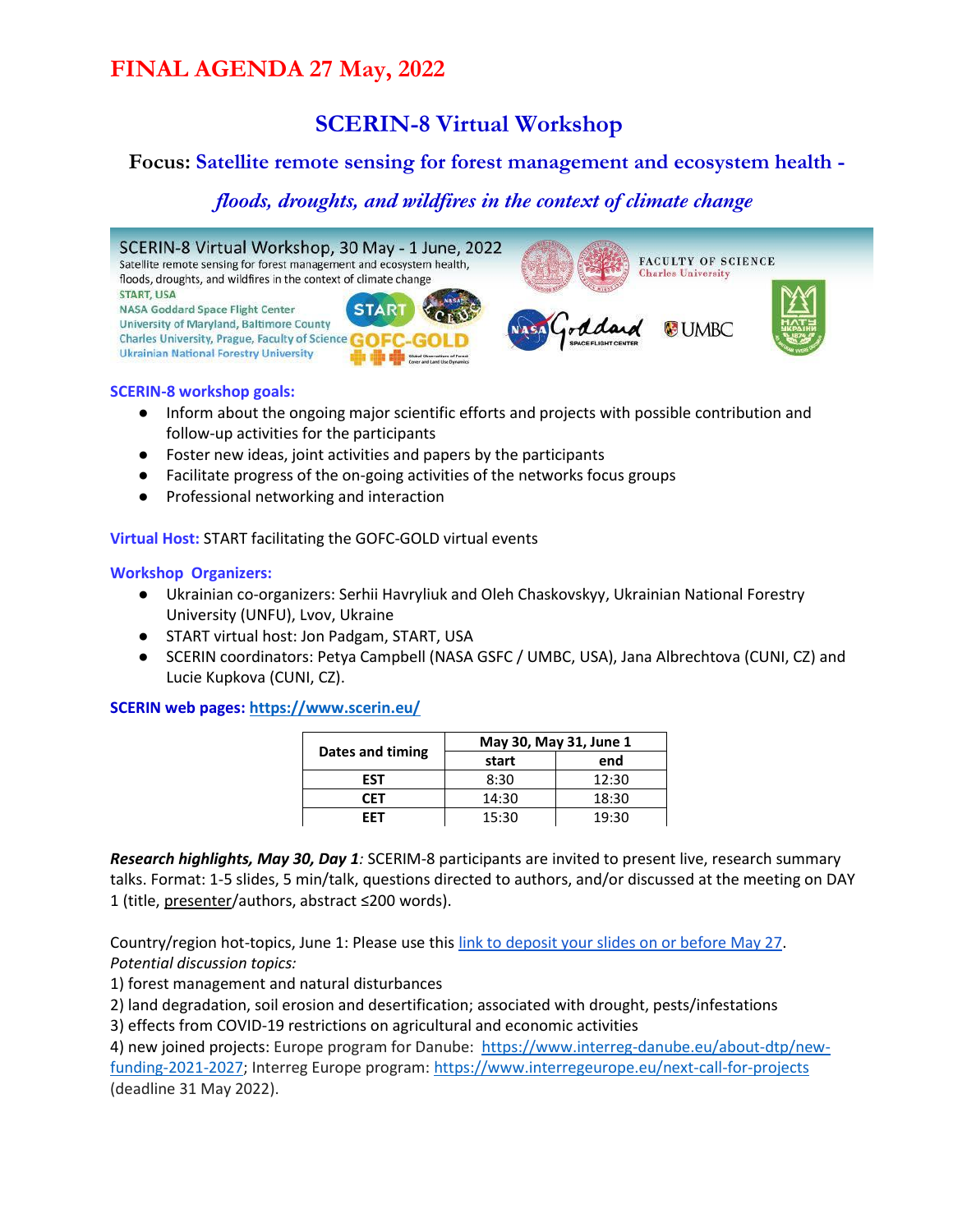| <b>CET</b> | <b>EST</b> | <u>30-May-22 (DAY 1)</u>                                                                                                                                                                                                                          |  |  |  |
|------------|------------|---------------------------------------------------------------------------------------------------------------------------------------------------------------------------------------------------------------------------------------------------|--|--|--|
|            |            | Link to join https://zoom.us/j/6644106935                                                                                                                                                                                                         |  |  |  |
| 14:15      | 8:15       | Virtual host - J. Padgam, START, Agenda lead - J. Albrechtova, SCERIN                                                                                                                                                                             |  |  |  |
| 14:30      | 8:30       | Opening: START (J. Padgam, Workshop Goals, Agenda and Logistics)                                                                                                                                                                                  |  |  |  |
| 14:40      | 8:40       | SCERIN Report and Updates (J. Albrechtova, L. Kupková and P. Campbell, SCERIN)                                                                                                                                                                    |  |  |  |
|            |            | Research Highlights by Focus Group (FG, 8 min)                                                                                                                                                                                                    |  |  |  |
|            |            | FG 1: Forest monitoring                                                                                                                                                                                                                           |  |  |  |
| 15:00      | 9:00       | Near real time monitoring of forest clear cuts in Ukrainian Carpathian (O. Chaskovskyy, S.<br>Havryliuk; UNFU, UKR)                                                                                                                               |  |  |  |
| 15:08      | 9:08       | Can spaceborne and terrestrial LiDAR technology be used to map the forest structure? (M.<br>Nita and G. Baban; TUB, Brashov, ROU)                                                                                                                 |  |  |  |
| 15:16      | 9:16       | Forest monitoring by remote sensing methods with COPERNICUS data (Gašparović, Mateo;<br>Pilaš, Ivan; Klobučar, Damir)                                                                                                                             |  |  |  |
| 15:24      | 9:24       | Retrieving floodplain forest parameters through time series analysis of HLS satellite<br>observations with machine learning (M. Švik and P. Lukeš, CzechGlobe, CZE)                                                                               |  |  |  |
| 15:32      | 9:32       | Live - Discussion of Research highlights, Q&A from the chat *                                                                                                                                                                                     |  |  |  |
|            |            | <b>FG 2: Land Cover Changes</b>                                                                                                                                                                                                                   |  |  |  |
| 15:40      | 9:40       | Study of greenhouse gas emissions using various treatments and automated measuring<br>chambers on Kazakhstan croplands (M. Kussainova, KazNAU, KAZ)                                                                                               |  |  |  |
| 15:48      | 9:48       | Sentinel data fusion for official agriculture statistics in Hungary (D. Kovacs, PRE, Pecs, HUN)                                                                                                                                                   |  |  |  |
| 16:56      | 10:56      | Integration of LCLU data from satellite remote sensing with national databases and<br>monitoring forest status in Poland (A. Hoscilo, IGiK, POL)                                                                                                  |  |  |  |
| 16:04      | 10:04      | Analysis of LULCC and urban expansion in the Black Sea coastal zone in Bulgaria (R.<br>Vatseva, BAS, Sofia, BGR)                                                                                                                                  |  |  |  |
| 16:12      | 10:12      | Live - Discussion of Research highlights, Q&A from the chat *                                                                                                                                                                                     |  |  |  |
|            |            | FG 3: Products validation/verification                                                                                                                                                                                                            |  |  |  |
| 16:20      | 10:20      | Comparing vegetation traits derived using VNIR versus VSWIR hypersoectral images (P.<br>Campbell and F. Huemmrich, UMBC, USA)                                                                                                                     |  |  |  |
|            |            | FG 4: Water management and LC impacts                                                                                                                                                                                                             |  |  |  |
|            |            | Spatial and temporal distribution of Kaniv Reservoir hydromorphic landscapes formation<br>16:30   10:30   (O. Brovkina, F. Zemek, M. Pikl, CzechGlobe, CZE; M. Ladyka & V. Starodubtsev, NULESU,<br>Kiev, UKR)                                    |  |  |  |
|            |            | Nationwide, operational Sentinel-1 based InSAR monitoring system in the cloud for                                                                                                                                                                 |  |  |  |
| 16:40      | 10:40      | strategic water facilities in Hungary, (L. Ronczyk; PRE, Pecs, HUN et I. Kovács,<br>P.Pasquali, M. Defilippi, G. Zelenka, G. Török                                                                                                                |  |  |  |
| 16:50      | 10:50      | Water scarcity in the Serbian Danube: Agricultural land use change and irrigation (S.<br>Woznicki, AWRI/GVSU, MI, USA)                                                                                                                            |  |  |  |
| 17:00      | 11:00      | The SatWebMare project & potential for a joint SCERIN project for the Black Sea region (L.<br>Pashova, BAS, Sofia, BGR)                                                                                                                           |  |  |  |
| 17:10      | 11:10      | The effects of excessive water use and agricultural intensification on Aral Sea shrinkage:<br>socioeconomic-environmental systems dynamics within the Syr Darya River Basin (M.<br>Kussainova; Kazakh National Agrarian Research University, KAZ) |  |  |  |
| 17:20      | 11:20      | Live Discussion of Research highlights, Q&A from the chat *                                                                                                                                                                                       |  |  |  |
| 17:30      | 11:30      | Objectives for day 2, Closing of the day (Padgam, Albrechtova, Campbell)                                                                                                                                                                          |  |  |  |
| 17:35      | 11:35      | <b>Adjourn</b>                                                                                                                                                                                                                                    |  |  |  |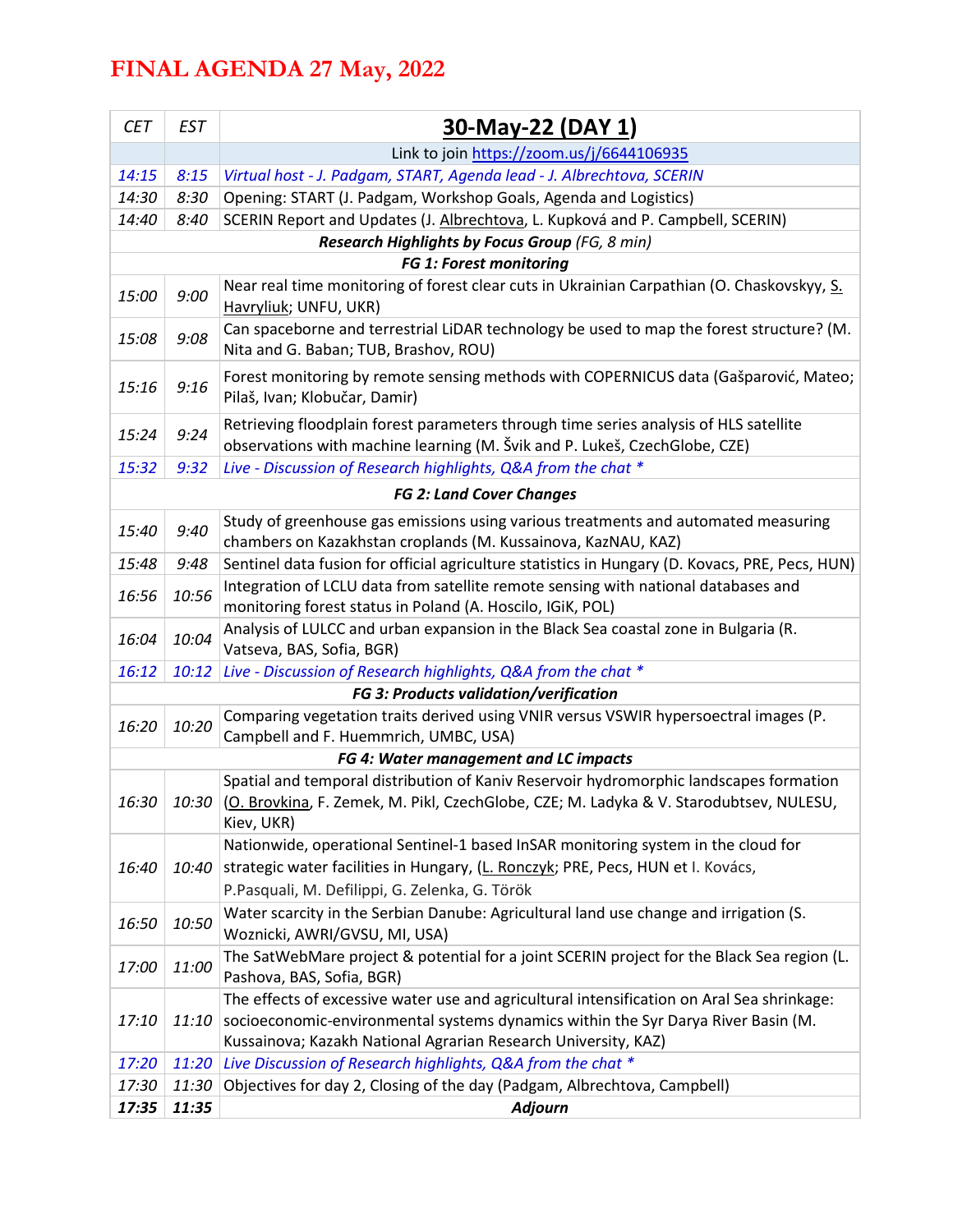| <b>CET</b>                                                                   | <b>EST</b> | 31-May-22 (DAY 2)                                                                                                            |  |  |  |
|------------------------------------------------------------------------------|------------|------------------------------------------------------------------------------------------------------------------------------|--|--|--|
|                                                                              |            | Link to join https://zoom.us/j/6644106935                                                                                    |  |  |  |
| 14:15                                                                        | 8:15       | Virtual host - J. Padgam, START, Agenda lead: L. Kupková, SCERIN                                                             |  |  |  |
| 14:30                                                                        | 8:30       | SCERIN updates and Highlights from Day 1 (P. Campbell)                                                                       |  |  |  |
|                                                                              |            | <b>GOFC-GOLD Plenary Session</b>                                                                                             |  |  |  |
| 14:40                                                                        | 8:40       | NASA LCLUC Updates (Garik Gutman, NASA Headquarters; Washington, District of<br>Columbia, USA)                               |  |  |  |
| 15:00                                                                        | 9:00       | GOFC-GOLD Goals and Current priorities (Chris Justice; UMD, Maryland, USA)                                                   |  |  |  |
| 15:20                                                                        | 9:20       | GOFC-GOLD Regional Networks (Krishna Vadrevu, NASA/MSFC, Huntsville, Alabama, USA)                                           |  |  |  |
| 15:40                                                                        | 9:40       | Live discussion, Q & A from the Chat                                                                                         |  |  |  |
| <b>SCERIN Experts (15 min)</b>                                               |            |                                                                                                                              |  |  |  |
| 15:50                                                                        | 9:50       | Forest damage in Ukraine according to the war (O. Chaskovskyy, S. Havryliuk; UNFU, Lviv,<br>UKR)                             |  |  |  |
| 16:05                                                                        | 10:05      | High-Impact Hot Spots of Land Cover Land Use Change in Ukraine (S. Skakun; UMD, USA)                                         |  |  |  |
| 16:20                                                                        | 10:20      | Estimating crop yields from space in the SCERIN region (M. Ozdogan; UWisc, USA)                                              |  |  |  |
| 16:35                                                                        | 10:35      | Overview of the Copernicus Assisted Lake Water Quality Emergency Monitoring Service -<br>WQeMS (I. Manakos, CRT Hellas, GRC) |  |  |  |
| 16:50                                                                        | 10:50      | Live discussion, Q & A from the Chat                                                                                         |  |  |  |
| Highlights & collaboration with other Regional Information Networks (10 min) |            |                                                                                                                              |  |  |  |
| 17:00                                                                        | 11:00      | Central Asia Regional Information Network, CARIN (Geoff Henebry, MSU)                                                        |  |  |  |
| 17:10                                                                        | 11:10      | Caucasus Regional Information Network, CaucRIN (Mutlu Ozdogan, UWisc, USA)                                                   |  |  |  |
| 17:20                                                                        | 11:20      | Mediterranean Regional Information Network, MedRIN (Vince Ambrosia, NASA/AMES,<br>USA)                                       |  |  |  |
| 17:30                                                                        | 11:30      | Live discussion, Q & A from the Chat                                                                                         |  |  |  |
| 17:35                                                                        | 11:35      | Objectives for Day 3, Closing remarks (Gutman, Justice, Vadrevu & Kupkova)                                                   |  |  |  |
| 17:40                                                                        | 11:40      | <b>Adjourn</b>                                                                                                               |  |  |  |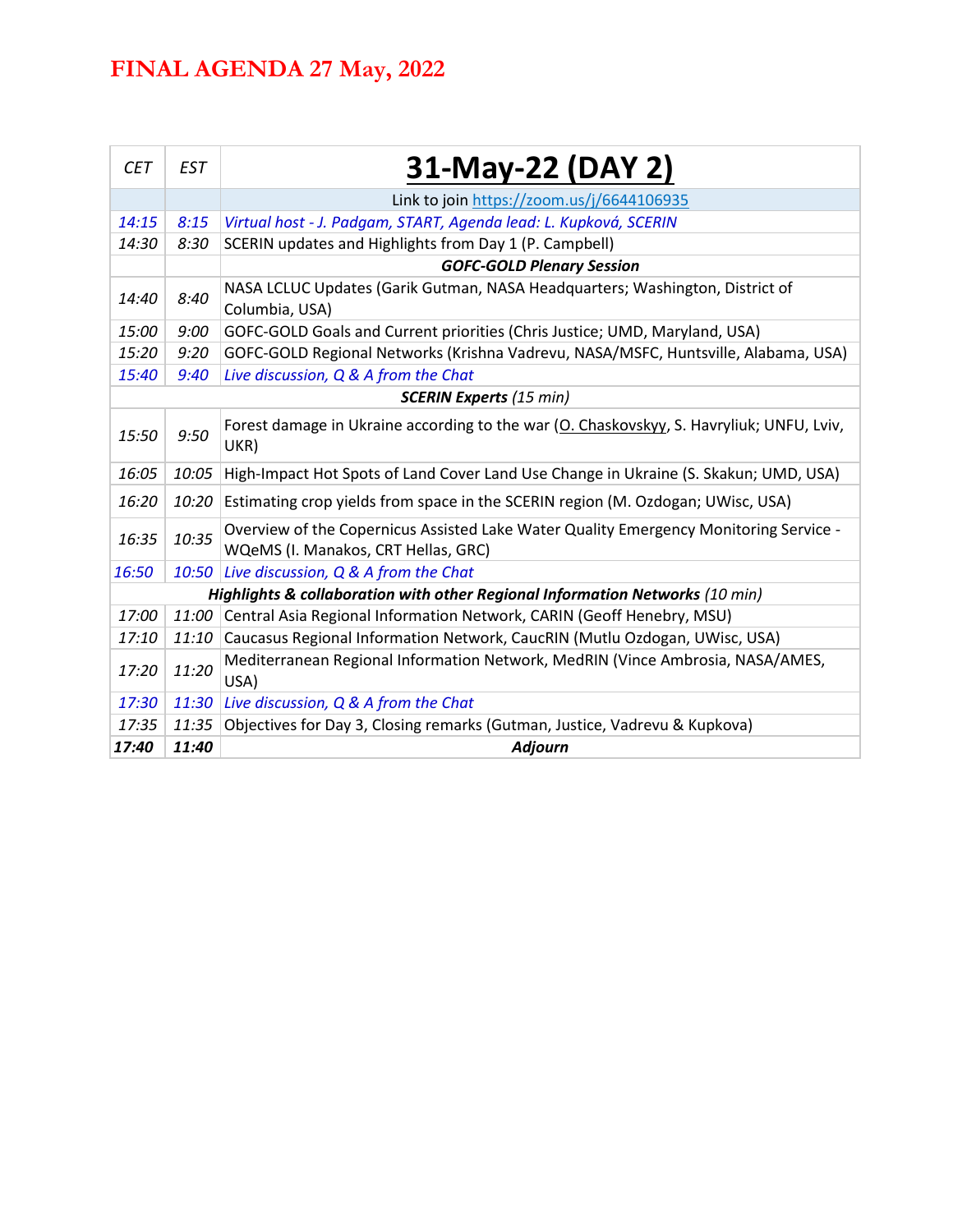| <b>CET</b>                                                                                                        | <b>EST</b> | 1-Jun-22 (DAY 3)                                                                                                                                            |  |  |
|-------------------------------------------------------------------------------------------------------------------|------------|-------------------------------------------------------------------------------------------------------------------------------------------------------------|--|--|
|                                                                                                                   |            | Link to join https://zoom.us/j/6644106935                                                                                                                   |  |  |
| 14:15                                                                                                             | 8:15       | Virtual host - J. Padgam, START, Agenda lead: P. Campbell, SCERIN                                                                                           |  |  |
| 14:30                                                                                                             | 8:30       | Highlights from Day 1 and Day 2 (L. Kupkova)                                                                                                                |  |  |
| 14:35                                                                                                             | 8:35       | Keynote PLANET Using science and space to help life on Earth (M. Guerra, PLANET)                                                                            |  |  |
| 14:50                                                                                                             | 8:50       | Live Discussion, Q & A from the Chat                                                                                                                        |  |  |
| 14:55                                                                                                             | 8:55       | <b>SCERIN Hot Topics by Country/Region</b> (5 min, alphabetical order)                                                                                      |  |  |
|                                                                                                                   |            | Albania Neki Frasheri, Bulgaria Lachezar Filchev, Croatia Mateo Gašparović, Czech Republic Olga                                                             |  |  |
|                                                                                                                   |            | Brovkina, Hungary Daniel Marton Kovacs, Poland Radosław Gurdak and Stan Lewinski, Slovakia                                                                  |  |  |
| Katarina Merganicova and Ivan Sackov, Romania Mihai Daniel Nita, Ukraine Serhii Havryliuk and<br>Oleh Chaskovskyy |            |                                                                                                                                                             |  |  |
| 15:30                                                                                                             | 9:30       | Live Discussion, Q & A from the Chat                                                                                                                        |  |  |
|                                                                                                                   |            | Joint Activities, Projects and Manuscripts (5 min)I                                                                                                         |  |  |
| 15:40                                                                                                             | 9:40       | 1) Bark Beetle (TACR, CZ) project, 2) Joined paper on Beetle damage (L. Kupková; CUNI<br>Prague, CZE)                                                       |  |  |
| 15:45                                                                                                             | 9:45       | Joint project: MuSLI Canopy Chlorophyll (J. Albrechtova, P. Campbell and L. Kupková;<br>CUNI Prague, CZE & UMBC, USA); 2) SCERIN Hot-topic seminars in 2022 |  |  |
| 15:50                                                                                                             | 9:50       | Comparing S2GLC classification with SCERIN results based on manually collected training<br>points (Lewiński, CBK PAN, POL)                                  |  |  |
| 15:55                                                                                                             | 9:55       | Collaboration CZE-UKR for study of hydromorphic landscapes formation (O. Brovkina,<br>CzechGlobe, CZE)                                                      |  |  |
| 16:00                                                                                                             | 10:00      | Trans-Atlantic Training and SCERIN (P. Stych, CUNI Prague, CZE)                                                                                             |  |  |
| 16:05                                                                                                             | 10:05      | Joint research and project activities in remote sensing for forest mapping (Gašparović,<br>Mateo; Pilaš, Ivan; Klobučar, Damir; University of Zagreb, HRV)  |  |  |
| 16:10                                                                                                             | 10:10      | Introduction to EO4UA initiative: focus on forest fires in Ukraine (Hoscilo, IGiK, POL)                                                                     |  |  |
| 16:15                                                                                                             | 10:15      | Copernicus assisted environmental monitoring across the Black Sea Basin - PONTOS"<br>project and results (A. Harutyunyan; AUA, ARM)                         |  |  |
| 16:20                                                                                                             | 10:20      | Live - Q & A from the Chat, Discussion                                                                                                                      |  |  |
|                                                                                                                   |            | <b>SCERIN Future Directions &amp; Venues</b>                                                                                                                |  |  |
| 16:30                                                                                                             | 10:30      | Invitation for SCERIN in 2023/24 in Brno, CzechGlobe, Czech Republic (P. Lukeš)                                                                             |  |  |
| 16:45                                                                                                             | 10:45      | Invitation for a SCERIN workshop in 2023 in Bulgaria (L. Filchev)                                                                                           |  |  |
| 17:00                                                                                                             | 11:00      | Live Discussion, Q & A from the Chat                                                                                                                        |  |  |
| 17:30                                                                                                             | 11:30      | Concluding remarks (Padgam, Kupkova, Campbell)                                                                                                              |  |  |
| 17:35                                                                                                             | 11:35      | <b>Adjourn</b>                                                                                                                                              |  |  |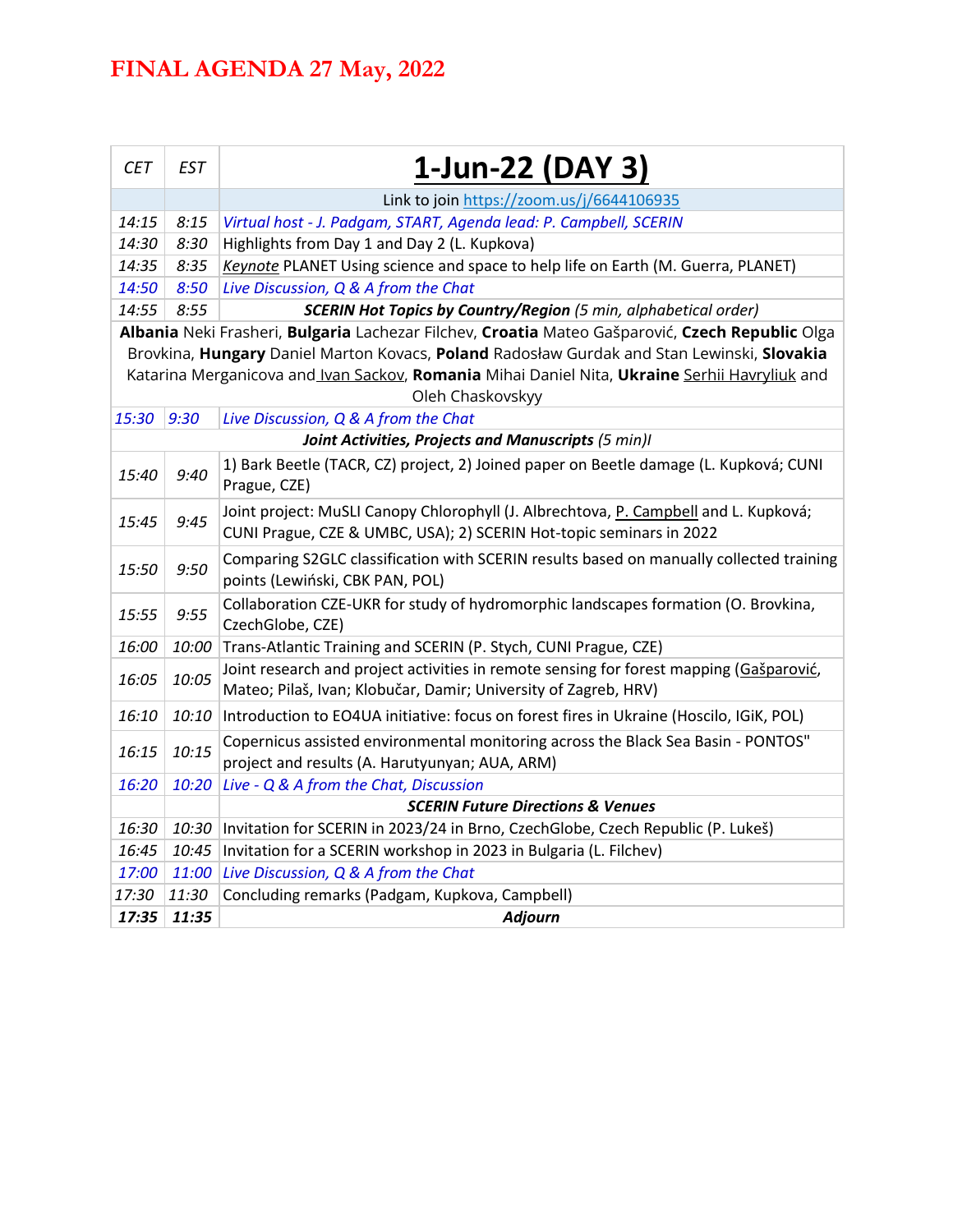#### **Introduction of Keynote workshop Presenters, May 31, 2022**



**Dr. Garik Gutman**, the Program Manager for the NASA Land-Cover/Land-Use Change (LCLUC) Program, received his Ph.D. in Climate Modeling. In the late 1980's he was a National Research Council of the National Academy of Sciences Fellow at National Oceanic and Atmospheric Administration (NOAA). Since 1990, Dr. Gutman worked as NOAA civil servant for about 10 years applying remote sensing in studies of Earth's land surface vegetation, for which he received the U.S. Department of Commerce Bronze Medal Award. He is author of over 80 publications in peer-reviewed scientific journals and of several chapters in various climate- and land-cover related scientific volumes.

Dr. Gutman has been playing a key role in developing and co-leading international regional initiatives, for which he received the NASA Cooperative External Achievement Award. These initiatives included the Large-Scale Biosphere Atmosphere Experiment in Amazonia (LBA), the Northern Eurasia Earth Science Partnership Initiative (NEESPI), and the South/Southeast Asia Research Initiative (SARI). His international activities included organization of regional workshops and trainings, attended by hundreds of local scientists and students, in almost every country of the SARI region. Dr. Gutman has been a lead or co-editor on several books on LCLUC-climate interactions in Northern Eurasia published by Springer (the Eurasian Arctic, Siberia, Eastern Europe, and Central Asia) as well as lead or coeditor on special issues in peer-reviewed journals. He serves as Editorial Board member in two open access MDPI journals: Remote Sensing and Land.

Over the last two decades Dr. Gutman has been leading the LCLUC program at NASA Headquarters as well as Landsat-related activities. He served as EO-1 Program Scientist to the end of the mission and is now Program Scientist for Landsat and Terra missions. Dr. Gutman has fostered multi-sensor land imaging methods fusing data from different sensors throughout the electromagnetic range and with different resolutions. To provide the land community with long-term time series from Landsat before its data became freely available, Dr. Gutman co-led the development of the NASA-USGS Global Land Survey (GLS)- 2005 and -2010 30-m mosaic datasets and, more recently, in collaboration with GSFC, the Harmonized Landsat-Sentinel (HLS) reflectance dataset. Dr. Gutman's current research interests include the use of remote sensing at moderate to very high spatial resolution (1-5 m) for detecting changes in land cover and land use, and analyzing the impacts of these changes on climate, environment and society.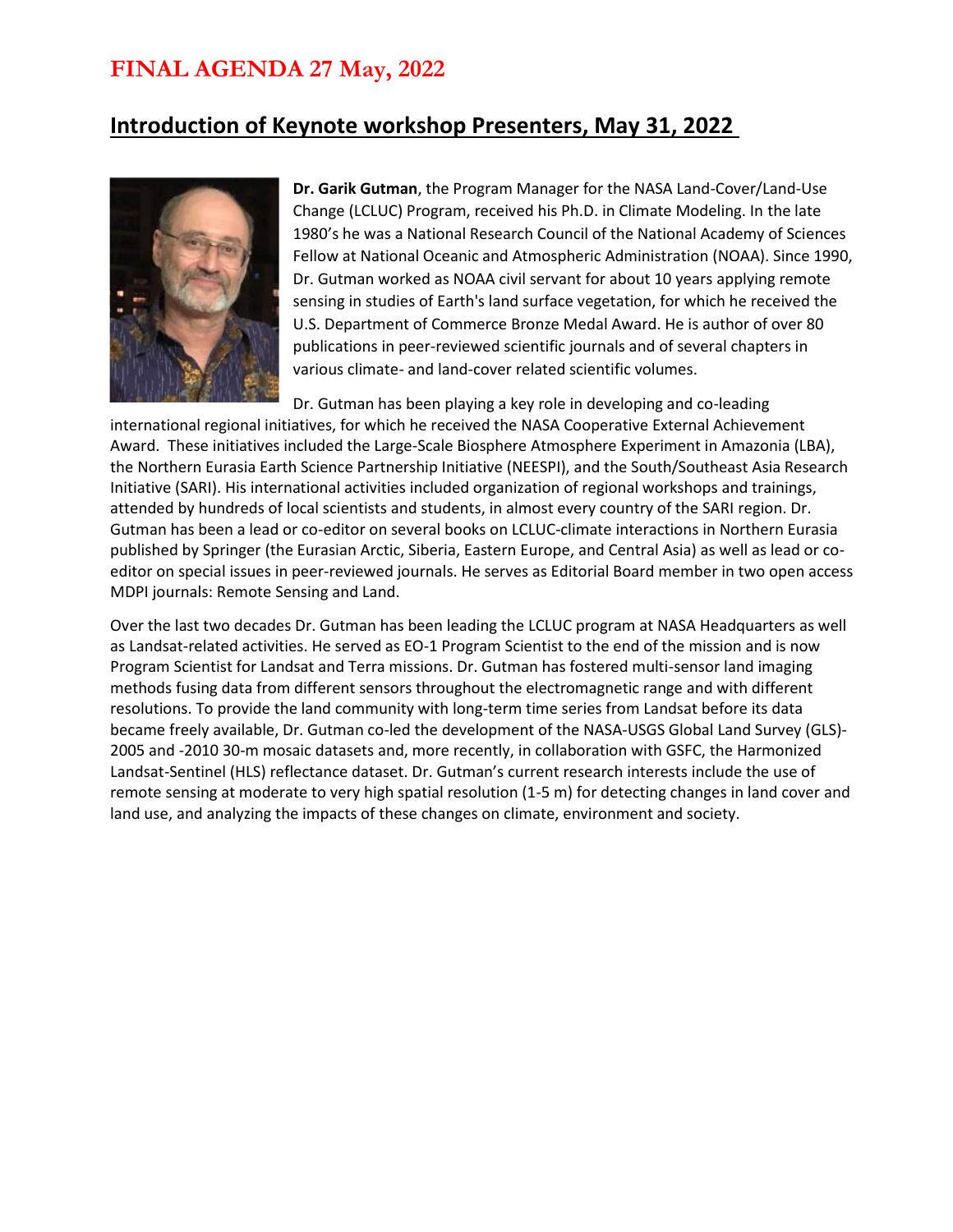

**Dr. Krishna Vadrevu** is a Remote Sensing Scientist at NASA Marshall Space Flight Center, Huntsville, Alabama, and an Adjunct Associate Professor at the University of Maryland College Park. He also serves as the Deputy Program Manager for the NASA Land Cover/Land Use Change (LCLUC) Program (www.lcluc.umd.edu) and program lead for South/Southeast Asia Research Initiative (SARI), a regional program (www.sari.umd.edu). Dr. Vadrevu also serves as a regional network coordinator for the Global Observations of Forests and Land Use Dynamics (GOFC-GOLD), an international forum focusing on exchanging information on Earth

observations, coordinating satellite observations, and providing a framework for and advocacy to establish long-term monitoring systems (www.gofcgold.org).

Dr. Vadrevu received his Ph.D. in 2000 while working at the National Remote Sensing Center, Indian Space Research Organization (ISRO). He served as PI and Co-I on diverse projects funded by multiple agencies. He worked as a postdoctoral researcher and research scientist at the Ohio State University for nine years and as an Associate Research Professor at the University of Maryland College Park, the USA, for seven years. His research focuses on remote sensing of land use/cover changes, mapping and monitoring fires, greenhouse gas emissions, land-atmospheric interactions, agroecosystems, and ecosystem sustainability. He promotes the use of various Earth Observations and interdisciplinary approaches to address environmental issues and societal challenges.



**Prof. Chris Justice** received his Ph.D. from the University of Reading, United Kingdom, in 1977. In 2001 he became a Professor and Research Director of Geography at the University of Maryland, and in 2010, became the Department Chair (to the renamed Department of Geographical Sciences). Dr. Justice is a Program Scientist for NASA's Land Cover Land Use Change (LCLUC) Program. He is the Land Discipline Leader for the NASA Moderate Imaging Spectroradiometer (MODIS) and the Soumi-NPP VIIRS Science Team and is responsible for

the MODIS Fire Product. He is the Chair of the international GOFC/GOLD Program. Dr. Justice is co-chair of the GEOGLAM Initiative and Chief Scientist for NASA HARVEST. Dr. Justice's current research is on land cover and land use change, land observations and data products, global agricultural monitoring, and their associated information technology and decision support systems.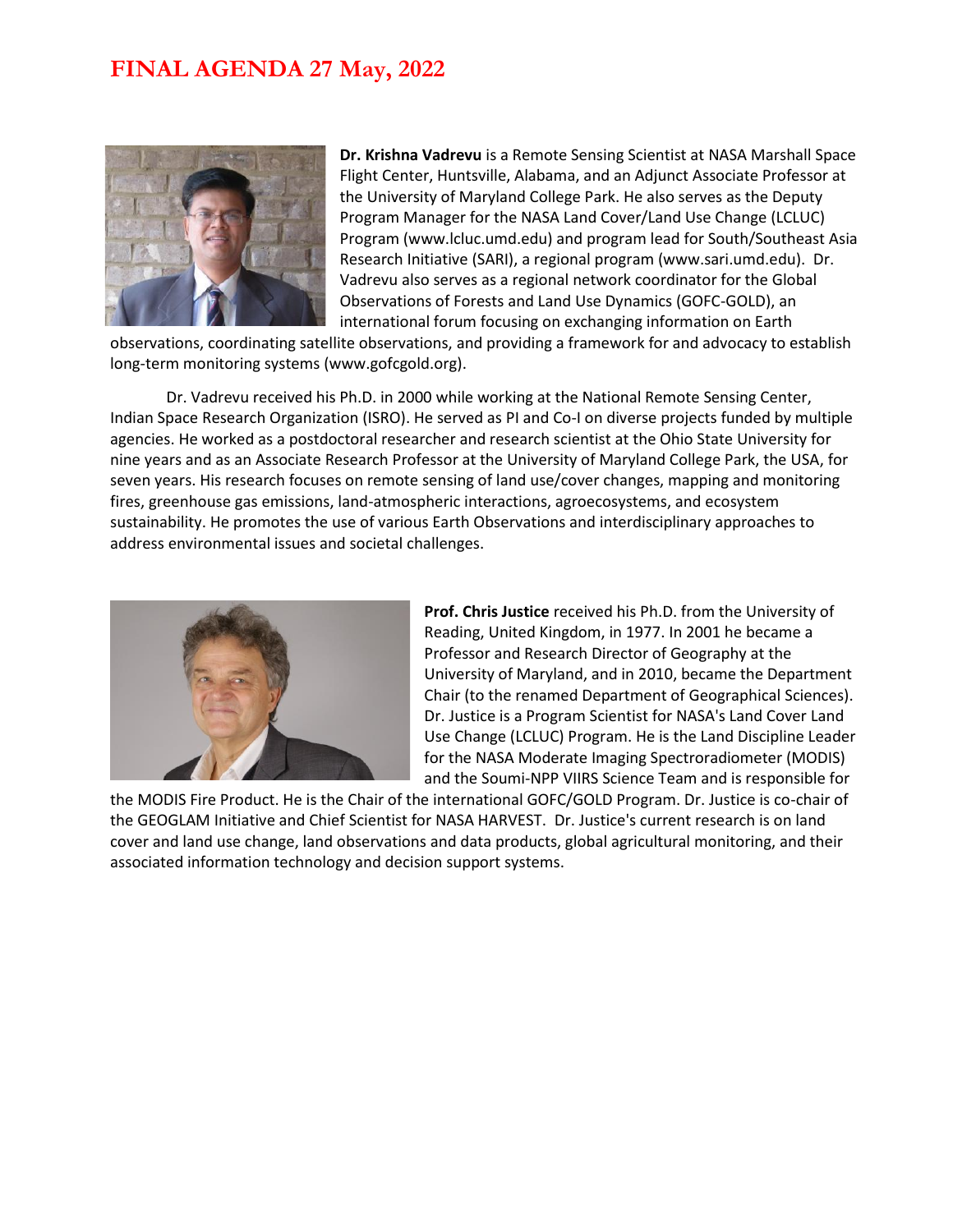### *South, Central and Eastern European Regional Information Network (SCERIN) Coordinators*



**Jana Albrechtová**, is a Professor at Charles University (CU), Faculty of Science in Prague, Czech Republic, Department of Experimental Plant Biology. Her research focuses on plant ecophysiological studies employing plant anatomy, physiology, spectroscopy with emphasis given to multidisciplinary approaches. Long-term, she has been studying the monitoring of the physiological status of vegetation using remote sensing methods. She collaborates with GOFC-GOLD and START, being a European leader of SCERIN (South, Central and Eastern Regional Network) <https://www.scerin.eu/>



**Lucie Kupková**, is an Associate professor at Charles University Prague, Faculty of Science, a head of the Department of Applied Geoinformatics and Cartography. She is focused mainly on landscape change evaluation, vegetation classification/change detection and health status evaluation using different types of optical remote sensing data (including data from UAV), image and laboratory spectroscopy. She is coordinator of SCERIN (The South, Central and East European Regional Information Network) of the Global Observation of Forest and Land Cover Dynamics (GOFC-GOLD), a member of Steering Committee of International

Geographical Union, Commission on Land Use and Land Cover Change, and a member of Eurosite Remote Sensing Support Group for conservation practitioners.



**Petya Campbell**, is an Associate Research Professor a[t](https://ges.umbc.edu/people/person/tu37689/) [University of Maryland](https://ges.umbc.edu/people/person/tu37689/)  [Baltimore C](https://ges.umbc.edu/people/person/tu37689/)ounty and at [NASA/Goddard Space Flight](https://science.gsfc.nasa.gov/sed/bio/petya.k.campbell) Center, Greenbelt, MD, USA. She is the GOFC-GOLD South Central and Eastern European Network (SCERIN) US Coordinator. Dr. Campbell's research combines forest ecology and silviculture with remote sensing, using the tools of reflectance and fluorescence spectroscopy. Her experience includes collaborative interdisciplinary research and networking. She is interested in monitoring vegetation function and detection of vegetation stress, using consistent measurements from field, UAS, airborne and satellite spectrometers.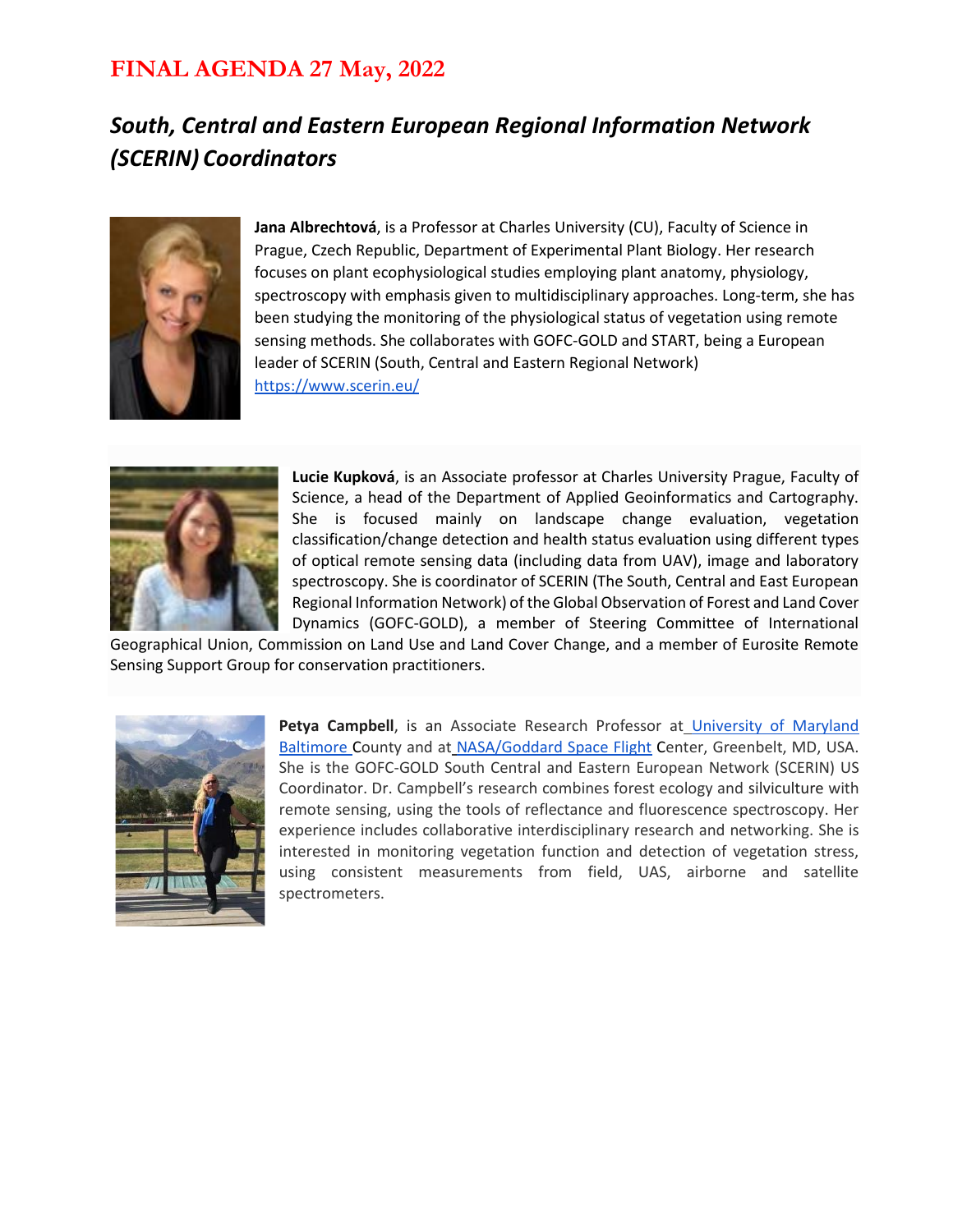### *Ukrainian co-organizers from the Ukrainian National Forestry University (UNFU), Lvov, Ukraine*



**Serhii Havryliuk,** Ph.D. (Candidate of Science in Agricultural), Associate Professor at the Forest Inventory and Forest Management Department, Deputy of Director of Institute of Forestry and Park Gardening, Erasmus+ (KA1) Departmental Coordinator at the Institute. Responsible for the organization of the educational process and practical training. Experienced in H2020 DIABOLO project, SURGE-PRO (VolkswagenStiftung), Erasmus+ QUARSU project, Erasmus+ KA1 mobility projects, and inventarization of primeval beech forests in Ukraine with WSL. Main teaching courses: «Remote sensing in forestry», «Forest Management», «Geodesy», «Forest Inventory». Research areas: remote sensing and GIS applications in forestry. I had some scientific trainings at EU universities and organizations like WSL, Eberswalde University, Frei University, etc. I was a participant and leader of internal Ukrainian projects, supported by the Ministry of Education and Science of Ukraine. The areas of scientific interest are the usage of GIS and remote sensing data from different sensors in forestry.



**Oleh Chaskovskyy** has a PhD in Forestry (Remote Sensing) and is experienced in Forest Research and Education near 30 years. He is a DAAD scholar to the University of Freiburg and fluent in German. Oleh has extensive experience in national and international scientific GIS literature review, he published a book and many scientific articles (including world leading) related to GIS, forestry, and forest cover change identification including illegal logging monitoring. His latest projects participation include «DIABOLO» of «Horizon 2020«, Forest Watch of WWF. He is QGIS training course developer and very wellknown professional trainer for GIS in forestry at Ukrainian National Forestry University, State Forest Resources of Ukraine Centre of Training, various nature protected area institutions. Oleh is involved in near real time forest monitoring initiatives including analysis of satellite images, and other remote sensing means, implementation of GIS in forestry mapping projects.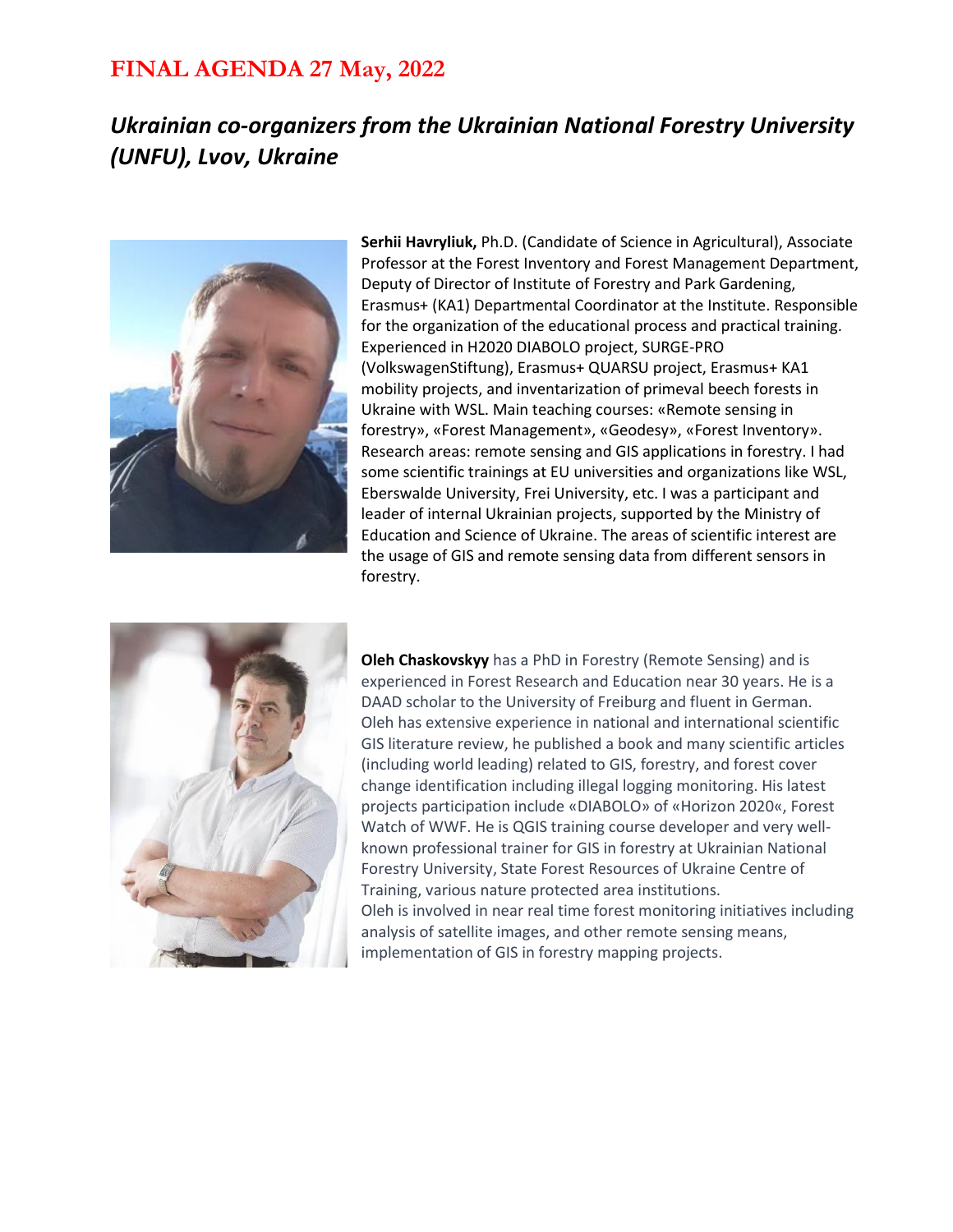## **List of participants**

| <b>Last Name</b> | First<br>Name    | Affiliation                                                                                         | Country               | <b>Email Address</b>                      |
|------------------|------------------|-----------------------------------------------------------------------------------------------------|-----------------------|-------------------------------------------|
| Albrechtová      | Jana             | Charles University (CUNI), Fac. Sci., Dept.<br>Exp. Plant Biol., Prague                             |                       | Czech Republic albrecht@natur.cuni.cz     |
| Baban            | Gabriela         | Transilvania University of Brașov                                                                   | Romania               | gabriela9998@gmail.com                    |
| Brovkina         | Olga             | Global Change Research Institute of the<br>Czech Academy of Sciences                                |                       | Czech Republic   brovkina.o@czechglobe.cz |
| Bucha            | Tomáš            | National Forest Centre                                                                              | Slovakia              | bucha@nlcsk.org                           |
| Campbell         | Petya            | UMBC and GSFC                                                                                       | USA and<br>Bulgaria   | petya@umbc.edu                            |
| Chaskovskyy      | Oleh             | Ukrainian National Forestry University                                                              | Ukraine               | oleh.chaskov@nltu.edu.ua                  |
| Cudlín           | Pavel            | Global Change Research Institute CAS                                                                | Česko                 | cudlin.p@czechglobe.cz                    |
| Filchev          | Lachezar         | Space Research and Technology Institute,<br>SRTI-BAS                                                | Bulgaria              | lachezarhf@space.bas.bg                   |
| Frasheri         | Neki             | Academy of Sciences of Albania                                                                      | Albania               | neki.frasheri@gmail.com                   |
| Gammans          | Matthew          | Michigan State University                                                                           | <b>United States</b>  | gammansm@msu.edu                          |
| Gašparović       | Mateo            | University of Zagreb - Faculty of Geodesy                                                           | Croatia               | mgasparovic@geof.hr                       |
| Gutman           | Garik            | <b>NASA</b>                                                                                         | <b>USA</b>            | ggutman@nasa.gov                          |
| Harutyunyan      | Aghavni          | American University of Armenia                                                                      | Armenia               | a.harutyunyan@aua.am                      |
| Havryliuk        | Serhii           | Ukrainian National Forestry University                                                              | Ukraine               | serhiy_havrylyuk@nltu.edu.ua              |
| Homolová         | Lucie            | Global Change Research Institute CAS                                                                | Czech Republic        | homolova.l@czechglobe.cz                  |
| Hoscilo          | Agata            | Institute of Geodesy and Cartography                                                                | Poland                | agata.hoscilo@igik.edu.pl                 |
| Hunt             | Lena             | Charles University, Department of<br><b>Experimental Plant Biology</b>                              | The Czech<br>Republic | huntl@natur.cuni.cz                       |
| Janoutová        | Růžena           | Global Change Research Institute CAS                                                                | Czechia               | janoutova.r@czechglobe.cz                 |
| Kiš              | Konrad           | Forestry, remote sensing, GIS                                                                       | Croatia               | konrad.kis@dvokut-ecro.hr                 |
| Kovacs           | Daniel<br>Marton | University of Pécs                                                                                  | Hungary               | kdanielm@gamma.ttk.pte.hu                 |
| Kupková          | Lucie            | Charles University Prague, Faculty of<br>Science, Dpt. of Applied geoinformatics<br>and cartography | Česko                 | lucie.kupkova@natur.cuni.cz               |
| Kussainova       | Maira            | Kazakh National Agrarian Research<br>University                                                     | Kazakhstan            | Maira.kussainova@kaznaru.edu<br>.kz       |
| Ladyka           | Maryna           | National University of Life and<br>Environmental Sciences of Ukraine                                | Ukraine               | mm.ladyka@gmail.com                       |